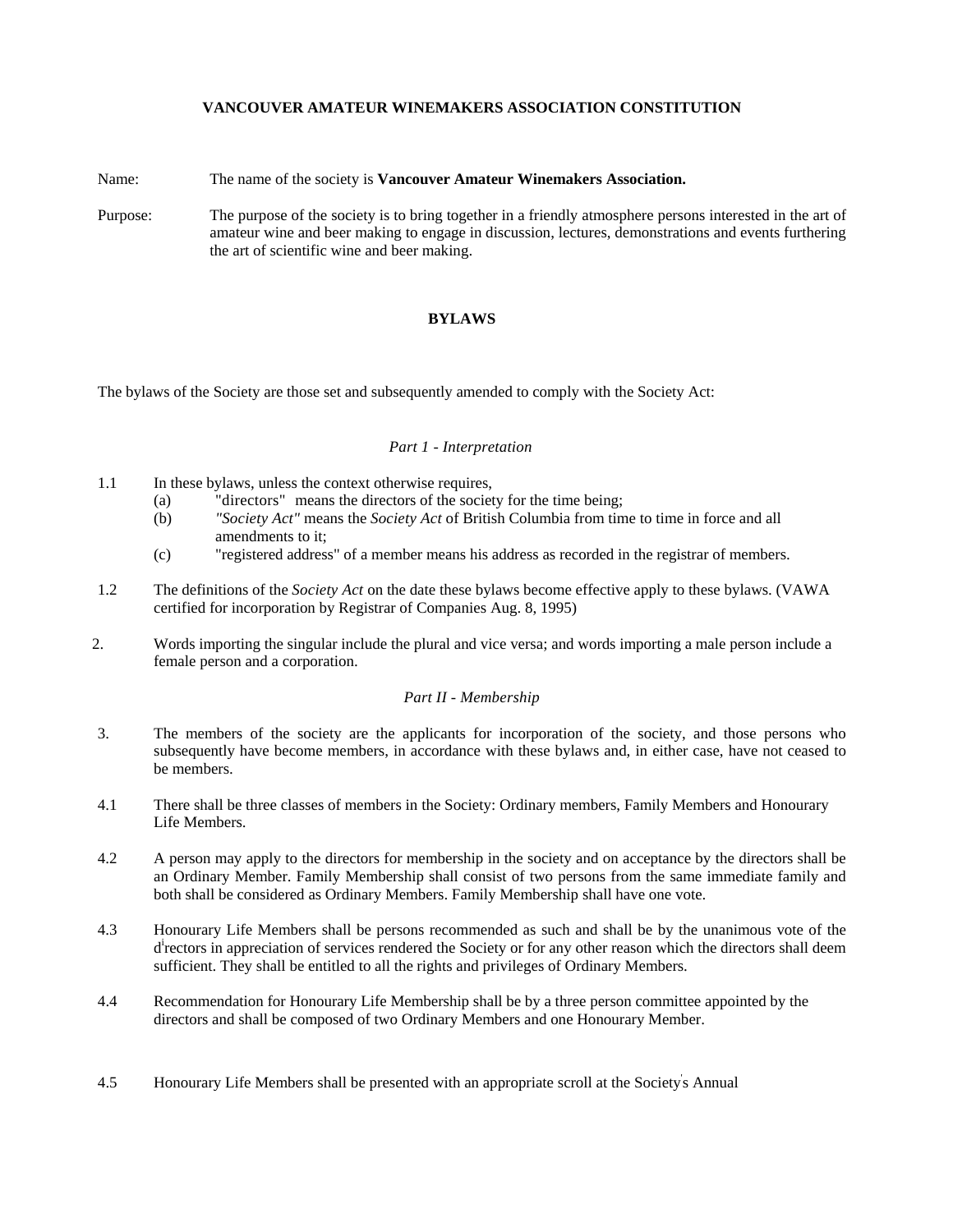Competition.

- 4.6 Prospective members will be allowed to visit the Society three times but on the third visit will be expected to apply for membership.
- 5. Every member shall uphold the constitution and comply with the bylaws.
- 6.1 The amount of the first annual membership dues shall be determined by the directors and after that the annual dues for Ordinary and Family Members shall be determined at the January General Meeting.
- 6.2 Honourary Life Members shall not be required to pay any further annual membership dues after their appointment.
- 6.3 When a new member joins after the 1st of February, the current year's dues shall be calculated on a pro-rata basis.
- 6.4 All dues shall be payable by the 31st of January.
- 7. A person shall cease to be a member of the society
	- (a) by delivering his resignation in writing to the secretary of the society or by mailing or delivering it to the address of the society;
	- (b) on his death or in the case of a corporation on dissolution;
	- (c) on being expelled; or
	- (d) on having been a member not in good standing for 2 consecutive months.
- 8.1 A member may be expelled by a special resolution of the members passed at a general meeting.
- 8.2 The notice of special resolution for expulsion shall be accompanied by a brief statement of the reason or reasons for the proposed expulsion.
- 8.3 The person who is subject of the proposed resolution for expulsion shall be given an opportunity to be heard at the general meeting before the special resolution is put to a vote.
- 9. All members are in good standing except a member who has failed to pay his current annual membership fee or any other subscription or debt due and owing by him to the society and he is not in good standing so long as the debt remains unpaid.

## *Part 3 - Meetings of Members*

- 10. General meetings shall be held once a month from September through June.
- 11. Every General Meeting, other that an annual general meeting, is an extraordinary meeting.
- 12. Extraordinary meetings may be called by the directors or on application of 10% of the members in good standing.
- 13.1 Notice of a general meeting shall specify the place, day and hour of meeting, and in case of special business, the general nature of that business.
- 13.2 The accidental omission to give notice of a meeting to, or the non-receipt of a notice by, any of the members entitled to receive notice does not invalidate proceedings at that meeting.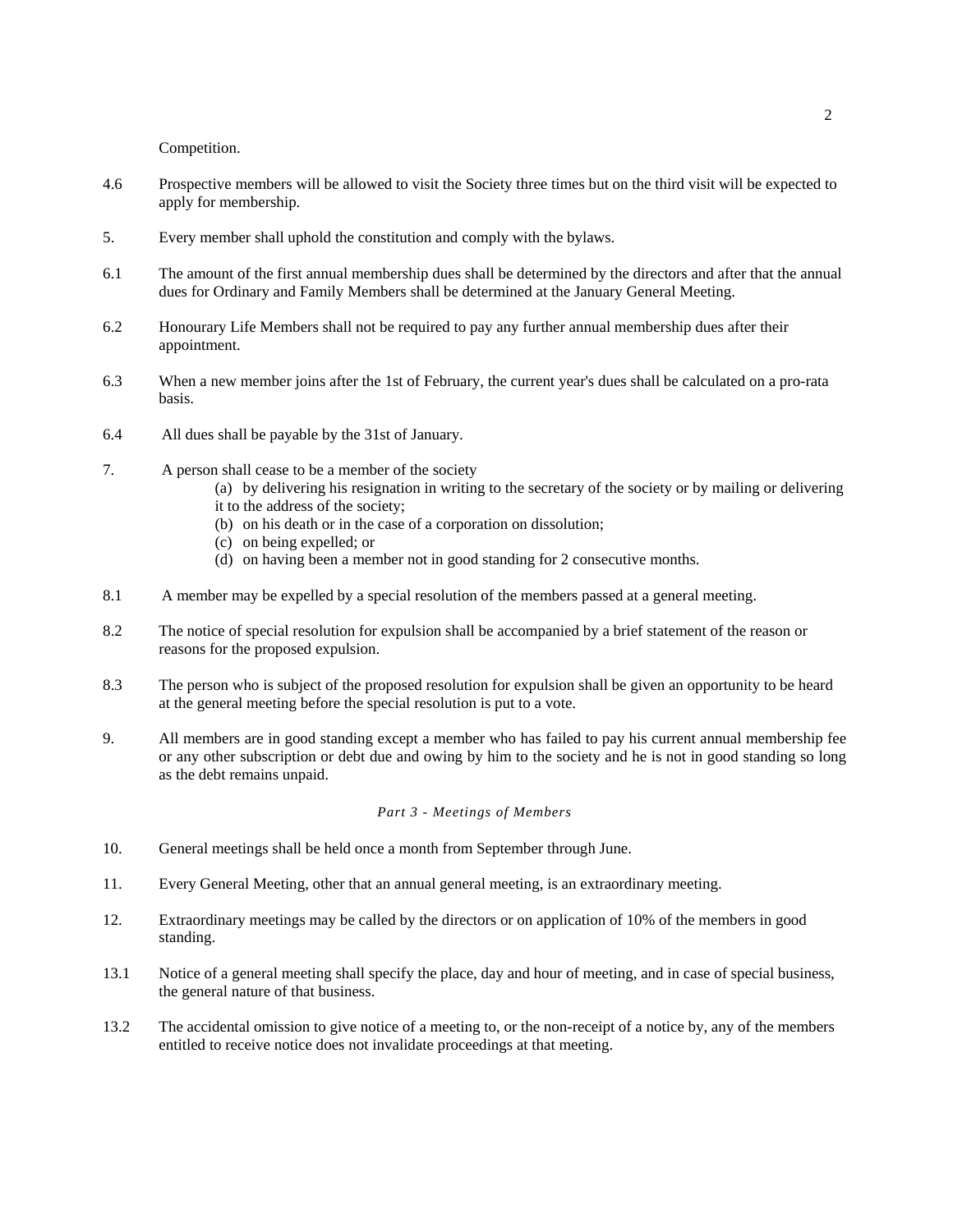14. The Annual General Meeting shall be the Regular Meeting in November or December as determined by the Executive. Notice of this meeting shall be given at least 14 days in advance of the meeting. A copy of the Treasurer's balance sheet for the year to date will accompany the notice of meeting or be distributed at the meeting.

### *Part 4 - Proceedings at General Meetings*

## 15. Special business is

- (a) all business at an extraordinary general meeting except the adoption of rules of order; and
- (b) all business transacted at an annual general meeting, except,
	- (i) the adoption of rules of order;
		- (ii) the consideration of the financial statements;
		- (iii) the report of the directors;
		- (iv) the report of the auditor, if any;
		- (v) the election of directors;
		- (vi) the appointment of the auditor, if required; and
		- (vii) the other business that, under these bylaws, ought to be transacted at an annual general meeting, or business which is brought under consideration by the report of the directors issued with the notice convening the meeting.
- 16.1 No business, other than the election of a chairman and the adjournment or termination of the meeting shall be conducted at a general meeting, at a time when a quorum is not present.
- 16.2 If at any time during a general meeting there ceases to be a quorum present, business then in progress shall be suspended until there is a quorum present or until the meeting is adjourned or terminated.
- 16.3 A quorum is 1/3 of the members in good standing.
- 17. If within 30 minutes from the time for a general meeting a quorum is not present, the meeting, if convened on the requisition of members, shall be terminated; but in any other case, it shall stand adjourned to the same day in the next week, at the same time and place, and if, at the adjourned meeting, a quorum is not present within 30 minutes from the time appointed for the meeting, the members present constitute a forum.
- 18. Subject to bylaw 19, the president of the society, the vice president or in the absence of both, one of the other directors present, shall preside as chairman of a general meeting.
- 19. If at a general meeting
	- (a) there is no president, vice president or other director present within 15 minutes after the time appointed for holding the meeting; or
	- (b) the president and all the other directors present are unwilling to act as chairman,

the members present shall choose one of their number to be chairman.

- 20.1 A general meeting may be adjourned from time to time and from place to place, but no business shall be transacted at an adjourned meeting other than the business left unfinished at the meeting from which the adjournment took place.
- 20.2 When a meeting is adjourned for 10 days or more, notice of the adjourned meeting shall be given as in the case of the original meeting.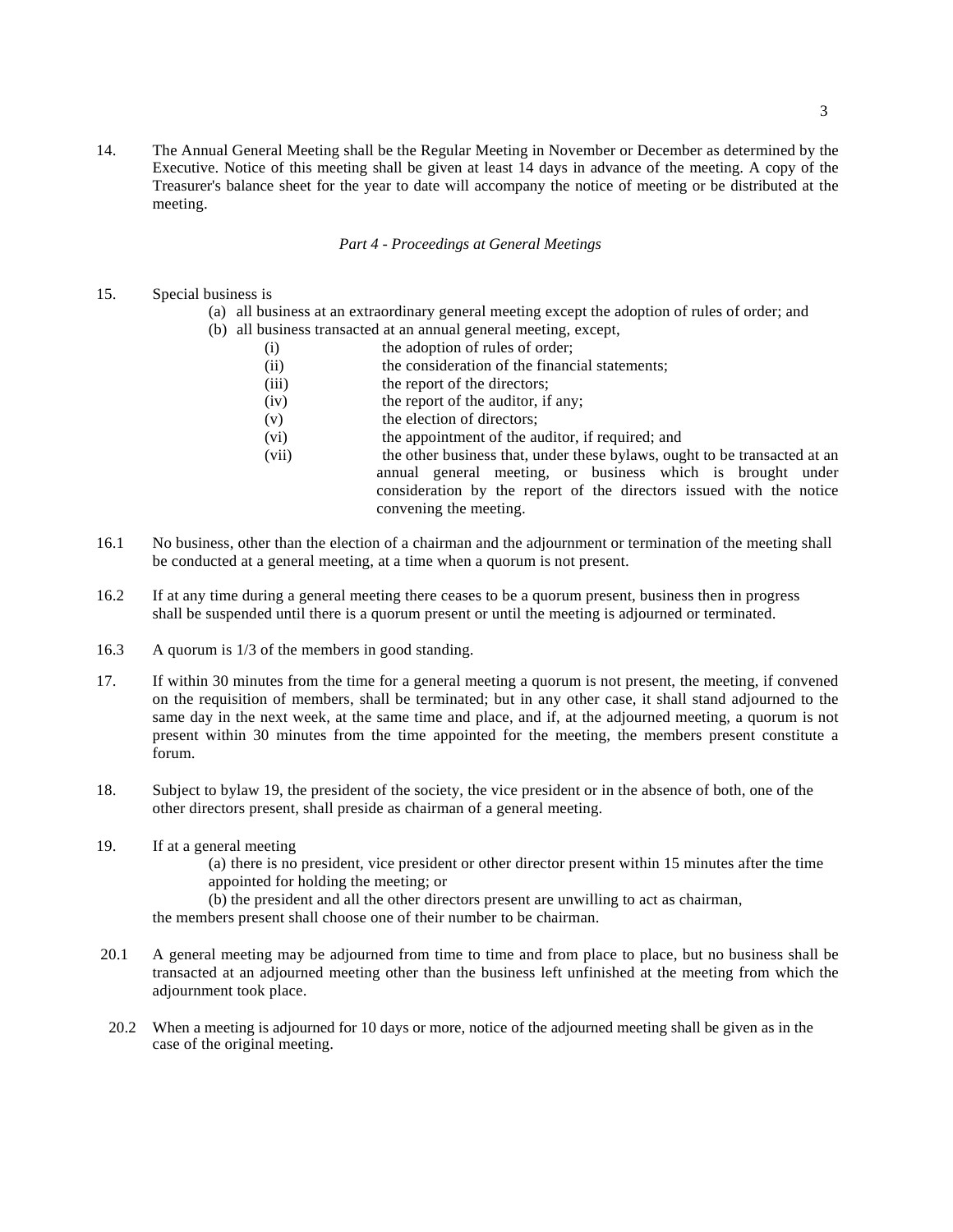- 20.3 Except as provided in this bylaw, it is not necessary to give notice of an adjournment of the business to be transacted at an adjourned general meeting.
- 21.1 No resolution proposed at a meeting need be seconded and the chairman of a meeting may move or propose a resolution.
- 21.2 In the case of an equality of votes the chairman shall not have a casting or second vote in addition to the vote to which he may be entitled as a member and the proposed resolution shall not pass.
- 22.1 A member in good standing present at a meeting of members is entitled to one vote.
- 22.2 Voting is by a show of hands.
- 22.3 Voting by proxy is not permitted.
- 23. A corporate member may vote by its authorized representative, who is entitled to speak and vote, and in all other respects exercise the rights of a member, and that representative shall be reckoned as a member for purposes with respect to a meeting of the society.

#### *Part 5 - Directors and Officers*

- 24.1 The directors may exercise all the powers and do all the acts and things that the society may exercise and do, and which are not by these bylaws or by statute or otherwise lawfully directed or required to be exercised or done by the society in general meeting, but subject, nevertheless, to
	- (a) all laws *affecting* the society;
	- (b) these bylaws; and

(c) rules, not being inconsistent with these bylaws, which are made from time to time by the society in general meeting.

- 24.2 No rule, made by the society in general meeting, invalidates a prior act of the directors that would have been valid if that rule had not been made.
- 25.1 The President, Vice-President, Secretary, Treasurer, Wine Steward, Immediate past President and three Directors-at Large shall be the directors of the society.
- 25.2 The number of directors shall be 5 or a greater number determined from time to time at a general meeting.
- 26.1 The outgoing directors shall retire from office December 31 and the directors elected at the preceding annual general meeting shall assume office on January 1.
- 26.2 Separate elections shall be held for each office to be filled except for the Immediate Past President who shall automatically be a director.
- 26.3 An election may be by acclamation, otherwise it shall be by ballot.
- 26.4 If no successor is elected the person previously elected or appointed continues to hold office.
- 26.5 No member shall hold the same office for more that two full terms in succession. Serving for part of a term shall, in this regard, not be considered a whole term.
- 27.1 The directors may at any time and from time to time appoint a member as a director to fill a vacancy in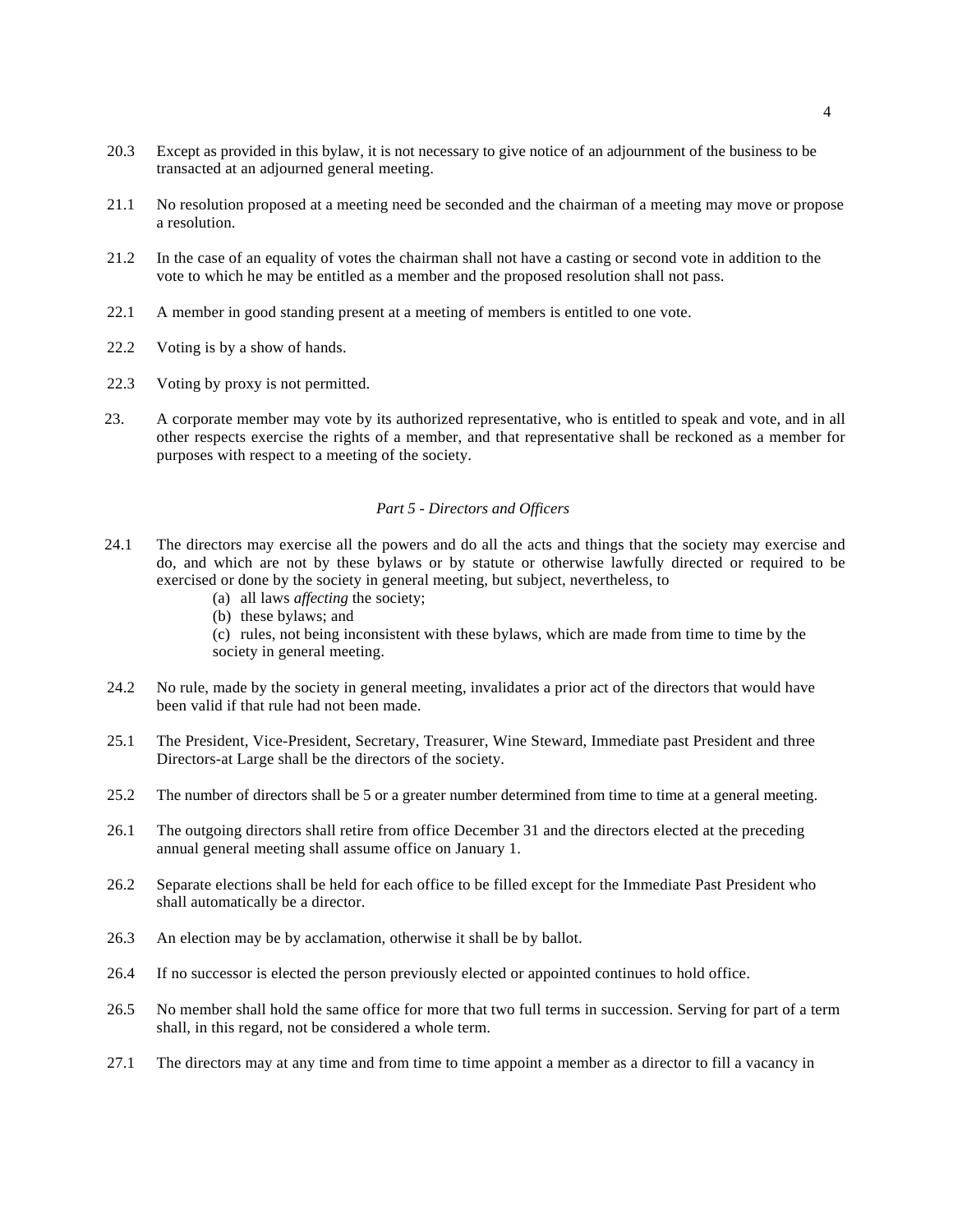the directors.

- 27.2 A director so appointed holds office only until December 31 of that year, but is eligible for re-election at the meeting.
- 28.1 If a director resigns his office or otherwise ceases to hold office, the remaining directors shall appoint a member to take the place of the former director.
- 28.2 No act or proceeding of the directors is invalid only by reason of there being less than the prescribed number of directors in office.
- 29. The members may by special resolution remove a director before the expiration of his term of office, and may elect a successor to complete the term of office.
- 30. No director shall be remunerated for being or acting as a director but a director shall be reimbursed for all expenses necessarily and reasonably incurred by him while engaged in the affairs of the society.

### *Part 6 - Proceedings of Directors*

- 31.1 The directors may meet together at the places they think fit to dispatch business, adjourn and otherwise regulate their meetings and proceedings, as they see fit.
- 31.2 The directors may from time to time fix the quorum necessary to transact business, and unless so fixed the quorum shall be a majority or the directors then in office.
- 31.3 The president shall be chairman of all meetings of the directors, but if at a meeting the president is not present within 30 minutes after the time appointed for holding the meeting, the vice president shall act as chairman; but if neither is present the directors present may choose one of their number to be chairman at that meeting.
- 31.4 A director may at any time, and the secretary, on the request of a director, shall, convene a meeting of the directors.
- 32.1 The directors may delegate any, but not all, of their powers to committees consisting of the director or directors as they think fit.
- 32.2 A committee so formed in the exercise of the powers so delegated shall conform to any rules imposed on it by the directors, and shall report every act or thing done in exercise of those powers to the earliest meeting of the directors to be held next after it has been done.
- 33. A committee shall elect a chairman of its meetings; but if no chairman is elected, or if at a meeting the chairman is not present within 30 minutes after the time appointed for holding the meeting, the directors present who are members of the committee shall choose one of their number to be chairman of the meeting.
- 34. The members of a committee may meet and adjourn as they think proper.
- 35. For a first meeting of directors held immediately following the appointment or election of a director or directors at an annual or other general meeting of members, or for a meeting of the directors at which a director is appointed to fill a vacancy in the directors, it is not necessary to give notice of the meeting to the newly elected or appointed director or directors for the meeting to be constituted, if a quorum of the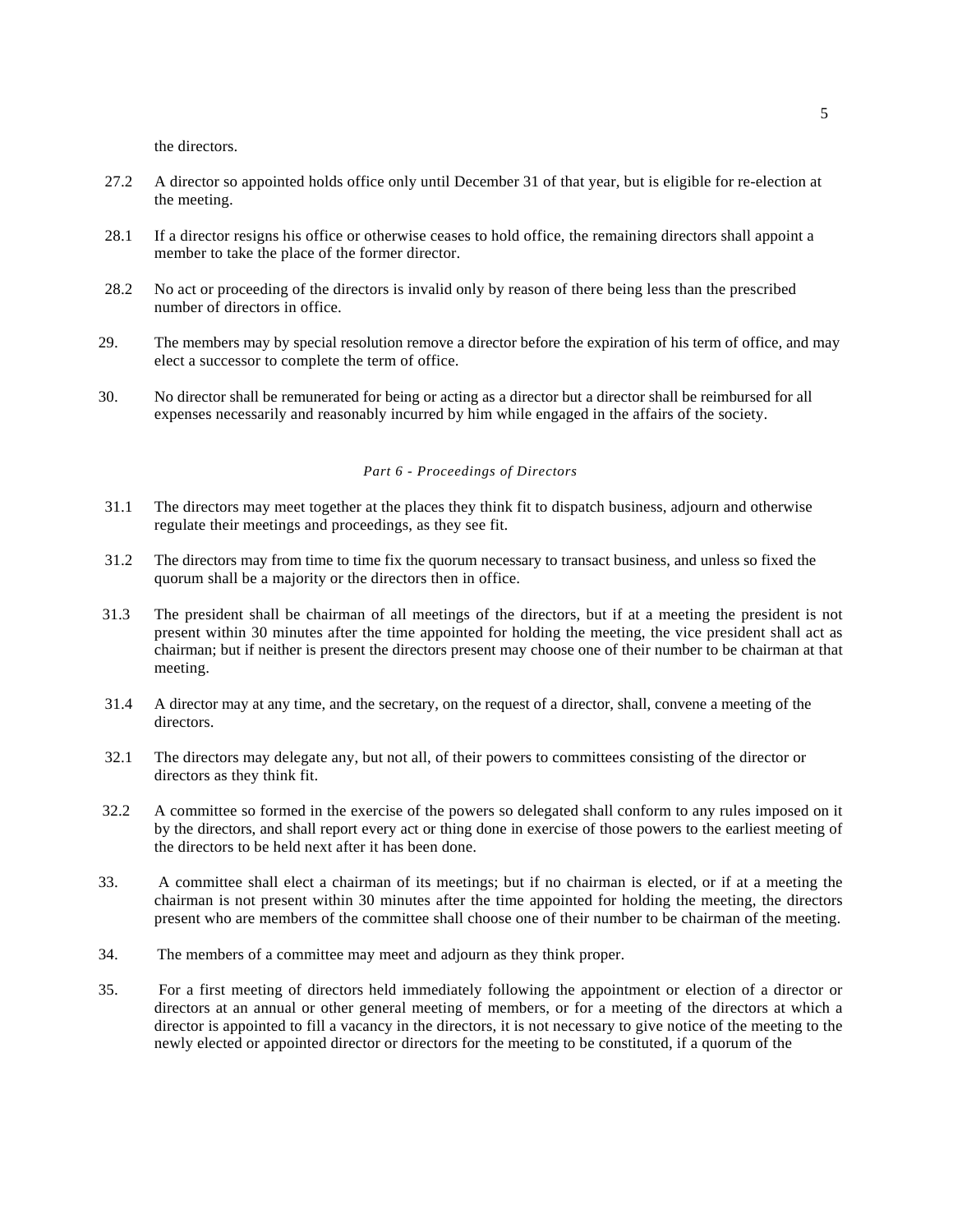directors is present.

- 36. A director who may be absent temporarily from British Columbia may send or deliver to the address of the society a waiver of notice, which may be letter, telegram, telex or cable, of any meeting of the directors and may at any time withdraw the waiver, and until the waiver is withdrawn,
	- (a) no notice of meeting of directors shall be sent to that director; and
	- (b) any and all meetings of the directors of the society, notice of which has not been given to that director shall, if a quorum of the directors is present, be valid and effective.
- 37.1 Questions arising at a meeting of the directors and committee of directors shall be decided by a majority of votes.
- 37.2 In case of an equality of votes the chairman does not have a second or casting vote.
- 38. No resolution proposed at a meeting of directors or committee of directors need be seconded and the chairman of a meeting may move or propose a resolution.
- 39. A resolution in writing, signed by all the directors and placed with the minutes of the directors is as valid and effective as if regularly passed at a meeting of directors.

## *Part 7 - Duties of Officers*

- 40.1 The president shall preside at all meetings of the society and of all directors.
- 40.2 The president is the chief executive officer of the society and shall supervise the other officers in the execution of their duties.
- 40.3 The president shall, on behalf of the directors, report to each meeting on their deliberations.
- 40.4 Three months prior to the Annual General Meeting, the president, with the approval of the directors shall appoint a Nominating Committee to seek candidates for the various director positions.
- 40.5 The president shall appoint delegates to the British Columbia Amateur Winemakers Association meetings.
- 40.6 The president shall be an ex-officio member of all committees.
- 40.7 The president shall, when deemed appropriate and with the approval of the directors, appoint a Chief Stewart and Registrar to conduct the next year's Annual Club Competition.
- 41.1 The vice president shall carry out the duties of the president during his absence.
- 41.2 The vice president shall be an ex-officio member of all committees.
- 42. The secretary shall
	- (a) conduct the correspondence of the society;
	- (b) issue notices of the society and directors;
	- (c) keep minutes of all meetings of the society and directors;

(d) have custody of all records and documents of the society except those required to be kept by the treasurer;

(e) maintain a register of all members containing their names, telephone numbers, fax numbers,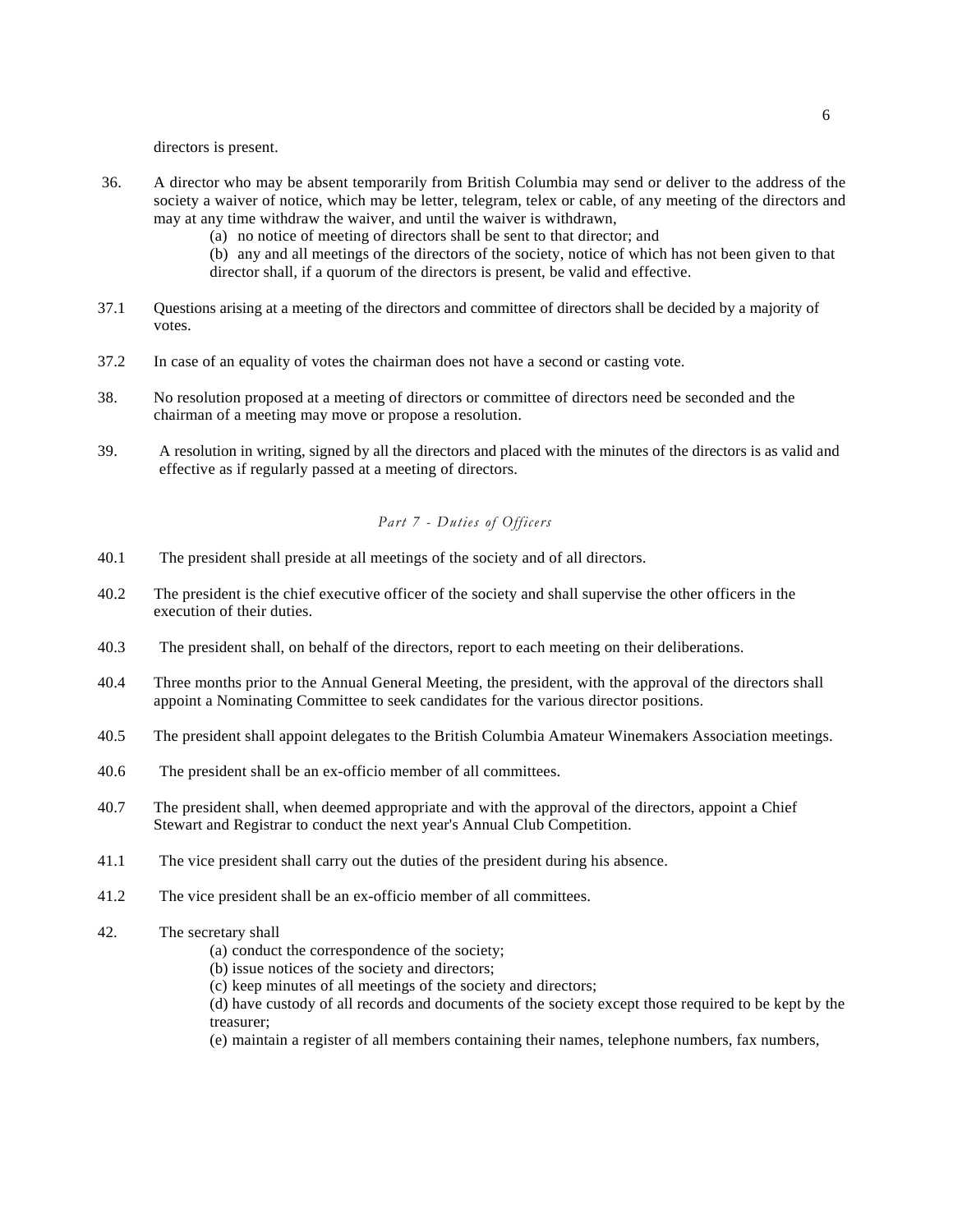electronic addresses and addresses and shall provide at least yearly updates to all members.

43. The treasurer shall

(a) keep the financial records, including books of account, necessary to comply with the *Society Act;* and

(b) render financial statements to the directors, members and others when required.

(c) pay out Society's funds only on the instruction of the president or a majority of the directors except for expenditures over \$ 500.00 which must be approved at a general meeting.

(d) prepare an annual balance sheet of expenditures to date to be enclosed with the notice of Annual General Meeting or distributed at that meeting.

(e) keep a record of the Society's assets and report annually.

(f) provide each new member with a copy of the bylaws upon payment of the dues. (g) present a

budget and proposed membership dues for the approval of the membership at the January meeting.

- 44.1 The wine steward shall supervise the serving of the toasting wine, purchase such commercial wines as the directors decide upon and supervise the service of these wines and organize the in club competitions at the general meetings.
- 44.2 The directors at large shall be responsible for food served at the general meetings and other duties as assigned by the directors from time to time.
- 45. In the absence of the secretary from a meeting, the directors shall appoint another person to act as secretary at the meeting.
- 46 & 47 The Society Act makes provisions for a Society Seal in its prototype bylaws 46 & 46; they were deleted fromVAWA bylaws.

## *Part 9 - Borrowing*

48. The directors shall not have any authority to borrow money or issue debentures.

49 & 50 Additional Society Act suggested bylaws regarding borrowing deleted from VAWA bylaws.

## *Part 10 - Auditor*

- 51. This part applies only where a society is required or has resolved to have an auditor.
- 52. The first auditor shall be appointed by the directors who shall also fill all vacancies occurring in the office of auditor.
- 53. At each annual general meeting the society shall appoint an auditor to hold office until he is re-elected or his successor is elected at the next annual general meeting.
- 54. An auditor may be removed by ordinary resolution.
- 55. An auditor shall be promptly informed in writing of appointment or removal.
- 56. No director and no employee of the society shall be auditor.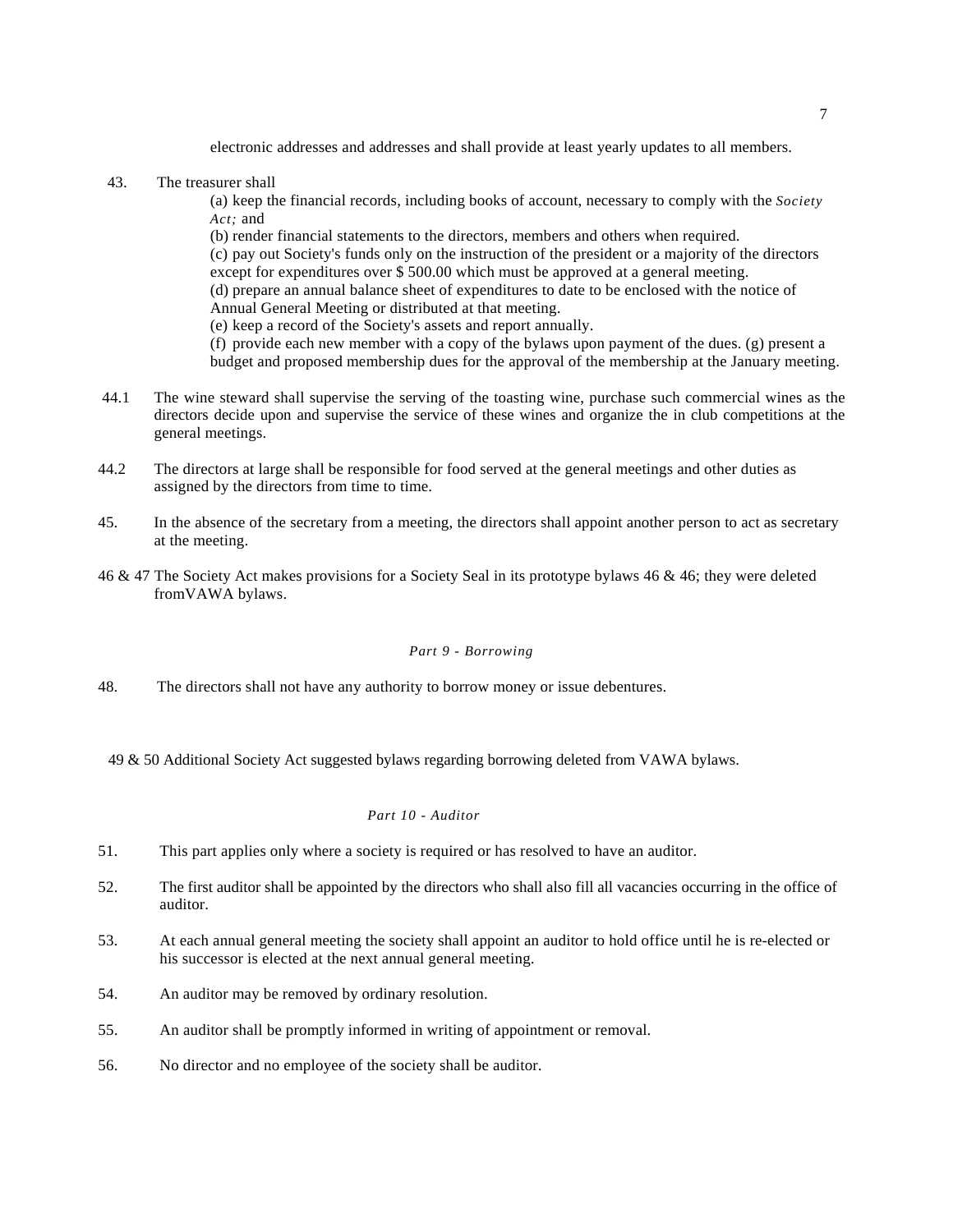57. The auditor may attend general meetings.

*Part 11 - Notices of Members* 

- 58. A notice may be given to a member, either personally, by mail, by fax, or by e-mail. Such a notice will be sent to the member based on the most recent information provided by that member to the Secretary.
- 59. A notice sent by mail shall be deemed to have been given on the second day following that on which the notice is posted, faxed or e-mailed. In proving that notice has been given it is sufficient to prove the notice was properly addressed and put in a Canadian post office receptacle or a faxed or e-mailed notice was properly addressed and sent.
- 60.1 Notice of a general meeting shall be given to
	- (a) every member shown on the register of members on the day notice is given; and
	- (b) the auditor, if part 10 applies.
- 60.2 No other person is entitled to receive a notice of general meeting.

## *Part 12 - Bylaws*

- 61. On being admitted to membership, each member is entitled to and the society shall give him without charge, a copy of the constitution and bylaws of the society.
- 62. These bylaws shall not be altered or added to except by special resolution.
- 63. The directors shall ensure that the Society has a minimum balance of \$ 1,000.00 at the end of each year.

### **Comments Regarding the VAWA Constitution**

In 1995, the executive of VAWA, lead by then president Gary Armanini, proposed to the membership that VAWA be incorporated under the Society Act of BC. After initially endeavouring to amend our then existing VAWA Constitution to comply with the requirements for incorporation as set out under the Society Act, it was decided that it would be less onerous to adopt Schedule B of the Society Act (which sets out prototype bylaws) with additions, deletions and revisions to bring it in line with the intent of our then existing constitution. The Society Act and its accompanying Schedule B issued in 1979 and in effect in 1995 was used for this process.

The draft constitution was reviewed, discussed, amended and approved for submission to the Registrar of Companies at the VAWA May 17, 1995 general meeting. VAWA was incorporated by the Registrar of Companies August 8, 1995 and given file number S - 34046.

In 1999 D. Ainslie merged the Society Act Schedule B and the amendments referenced above that were subsequently submitted and approved. This was done to create a single computerized document of our constitution that could be distributed as required to new members. It can also be retained on directors and members' computers and used by the directors to confirm their duties and responsibilities. Please note that D. Ainslie proofread this document but transposition errors may still remain in which case the correct document would be that submitted to the Registrar.